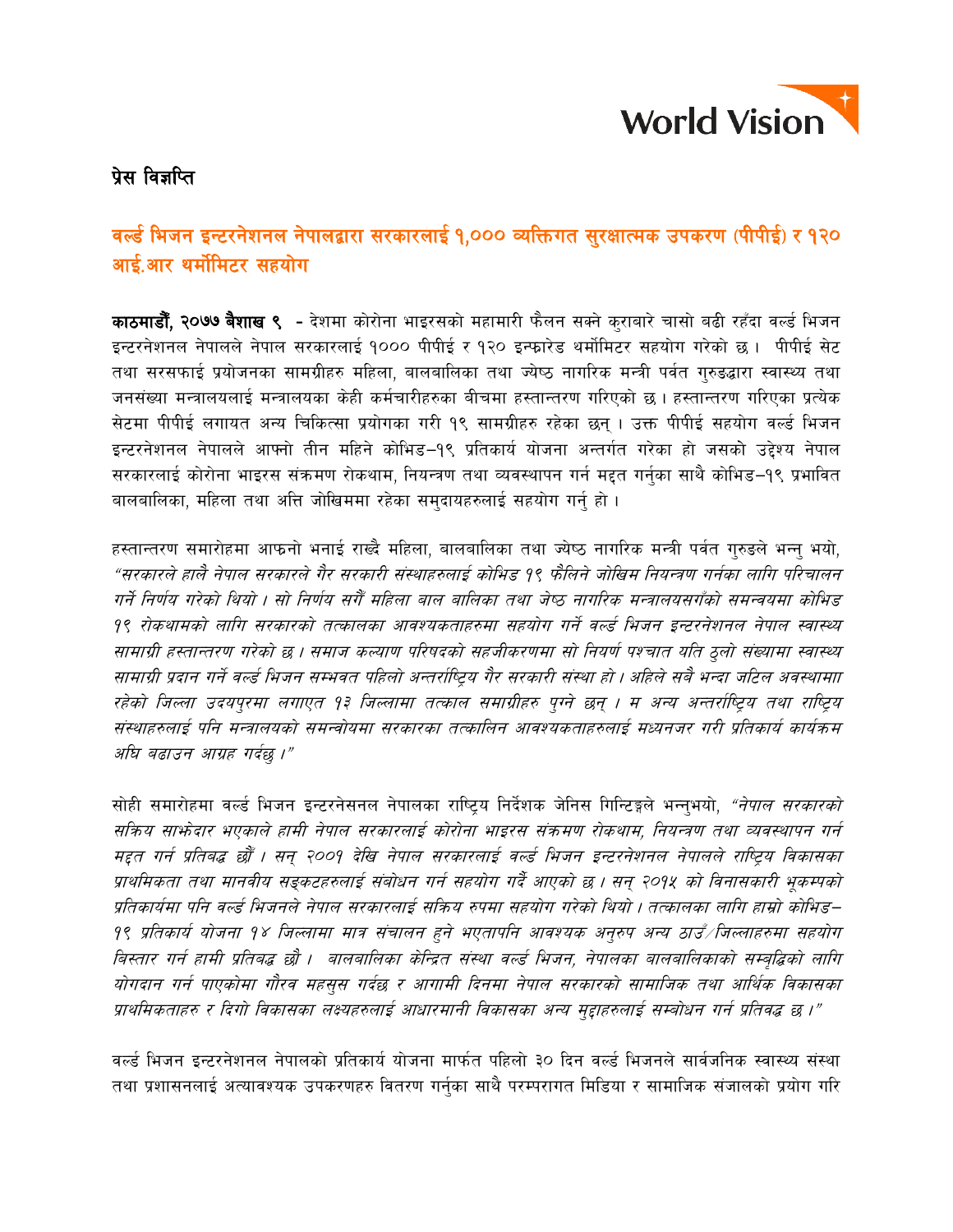नेपाल सरकारलाई कोरोना भाइरस रोकथामबारे सचना तथा सन्देश प्रवाह गर्न मद्दत गर्नेछ । ३० दिन पश्चात भने कोभिड–१९ प्रभावित परिवार तथा समदायहरुको तत्काल आवश्यकताहरु परिपर्ती गर्दै बहुक्षेत्रगत कार्यक्रमहरु मार्फत उनीहरुलाई आफ्नो जिविकोपार्जन पुनर्स्थापना गर्न मद्दत गर्नेछ । बालबालिकालाई केन्द्रमा राखी तयार पारिएको उक्त प्रतिकार्य योजना वर्ल्ड भिजनको कार्यक्रम रहेको १४ जिल्लाहरुमा संचालन हुनेछ ।

थप जानकारी तथा सञ्चार माध्यममा अन्तर्वार्ताका लागि सम्पर्क व्यक्ति : प्रतिष्ठा कोडराला कम्यनिकेसन्स म्यानेजर, वर्ल्ड भिजन इन्टरनेसनल नेपाल इमेल: pratistha koirala@wvi.org फोन: +९७७-९८४९४०५९७६ स्काइप: pratistha.koirala

### सम्पादकका लागि नोट:

वर्ल्ड भिजन बालबालिका केन्द्रित राहत, विकास र पैरवी गर्ने संस्था हो जसले विश्वमा जोखिममा रहेका लाखौँ वालवालिका जीवनमा परिवर्तन ल्याउन सहयोग पृऱ्याएको छ । वर्ल्ड भिजनले स्थानीय समुदायहरु, नागरिक समाज, सरकार तथा निजी क्षेत्रसगँको समन्वय, पारस्परिक सहभागिता, आपसी विश्वास, उत्तरदायित्व र जिम्मेवारी मार्फत साफ्ता लक्ष्य र दृष्टिकोण बनाउँदै बालबालिकाको हितमा काम गर्न सकिन्छ भन्ने विश्वास राख्दछ । हामी इसाई आस्थामा आधारित संस्था हौ, जसले जातजाति, सम्प्रदाय लिङ्ग वा धर्मको आधारमा भेदभाव नगरी बालबालिका र परिवारहरु सवैको सेवा गर्दछ ।

वर्ल्ड भिजन इन्टरनेशनलको विश्वका १०० भन्दा बढी देशहरुमा कार्यरत छ जस मध्ये वर्ल्ड भिजन इन्टरनेशनल नेपाल एक हो । वर्ल्ड भिजन इन्टरनेशनलले नेपालमा सन २००१ देखि दीर्घकालीन विकासका कामहरु मार्फत बालबालिकाको सम्बृद्धिमा आफ्नो कार्यकमहरु सुरुवात गरेको हो । हाल वर्ल्ड भिजन इन्टरनेशनल नेपाल मोरङ, उदयपुर, सर्लाही, महोत्तरी, रौतहट, सिन्धुली, काठमाण्डौँ, लमजुङ, ललितपुर, अछाम, डोटी, जुम्ला, कैलाली र बभाङ्ग गरी छ प्रदेशका चौध जिल्लामा क्रियाशील छ ।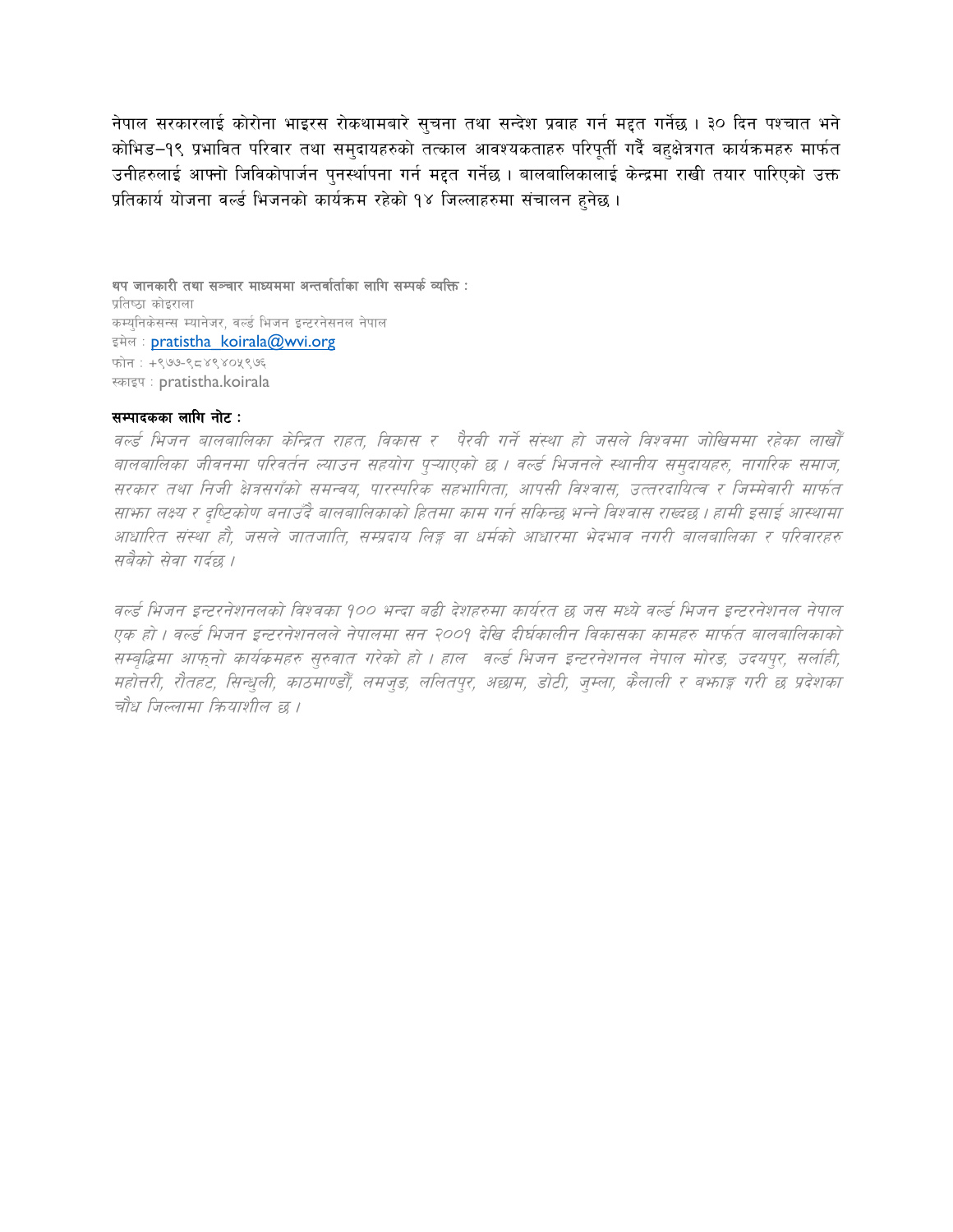

### PRESS RELEASE

# **World Vision International Nepal supported 1000 Personal Protective Equipment (PPE) and 120 IR thermometers to the Government of Nepal**

**Kathmandu**, **22 April 2020 -** World Vision International Nepal (WVIN), has supported 1,000 PPE and 120 Infrared (IR) thermometers to the Government of Nepal on 22 April amidst concerns about spread of COVID-19 in the country. The PPE sets and hygiene kits were handed over to the Ministry of Health and Population by Honorable Minister of Women, Children and Senior Citizens, Parbat Gurung at the premises of the Ministry with the presence of few government representatives. Each kit comprises of 19 different items including protective gears and medical supplies. WVIN supported the governments with PPE sets and hygiene kits as a part of its three-month comprehensive response plan to scale up the government's preventive efforts to limit spread of the virus in the country, and support children, women and the most vulnerable families impacted by COVID-19.

During the handover event, Hon'ble Minister of Women, Children and Senior Citizen, Parbat Gurung said, *"Nepal Government recently decided to mobilise non-governmental organisations to curb CoVID-19 spread after cabinet's decision. Following the decision, World Vision International Nepal has handed over medical supplies to the Ministry of Women, Children and Senior Citizens considering the immediate need of the government to prevent*  spread of CoVID-19. With the facilitation of Social Welfare Council, World Vision is probably the first international *non-governmental organization that approached the Ministry with a large quantity of medical supplies. These supplies will reach to 13 districts including critically affected district Udayapur at present. I would like to encourage all the other international and national organisations to coordinate with the Ministry considering immediate needs of the government for response activities."*

National Director of WVIN Janes Imanuel Ginting highlighted, *"Being an active partner of the Government of Nepal (GoN), we are committed to supporting the government in its mission to prevent outbreak of coronavirus in the country. Since 2001, World Vision has been advertently supporting with the government to address national development priorities as well as humanitarian crisis including the earthquakes of 2015. Our COVID-19 response, focuses our existing working districts but we are committed to supporting other districts/areas if the situation demands. As a child-focused organisation, World Vision is humbled to contribute to efforts undertaken to support well-being of children in Nepal. We remain committed to address development gaps by aligning our works with the GoN's social and economic development priorities and the Sustainable Development Goals (SDGs)."*

WVIN's first 30 days of the response focused on preparedness by supplying much need PPE to health facilities and medical professionals, and support government on preventive messaging through traditional and social media. Beyond 30 days, the response will focus on addressing immediate needs of the affected families and communities and subsequently supporting them to restore their livelihoods through multisectorial (health, education, protection and livelihood) initiatives. Keeping children at the core, the response will be implemented across 14 working districts of WVIN initially with room for expansion to other districts/areas depending on the need.